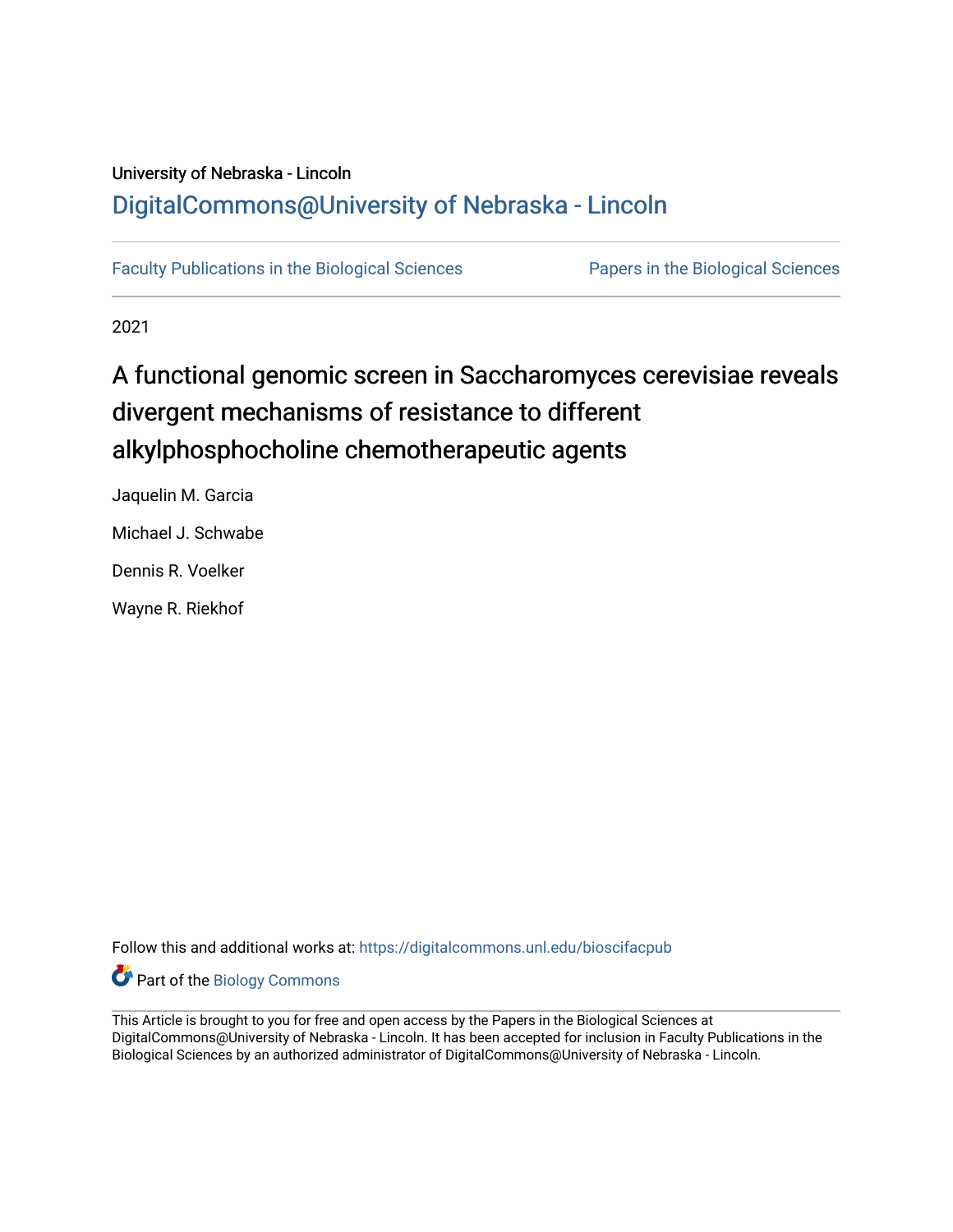



## A functional genomic screen in Saccharomyces cerevisiae reveals divergent mechanisms of resistance to different alkylphosphocholine chemotherapeutic agents

Jaquelin M. Garcia,<sup>1,†</sup> Michael J. Schwabe,<sup>1,‡</sup> Dennis R. Voelker<sup>2</sup> and Wayne R. Riekhof<sup>1,\*</sup>

<sup>1</sup>School of Biological Sciences, University of Nebraska—Lincoln, Lincoln, NE 68588, USA 2 Department of Medicine, National Jewish Health, Denver, CO 80206, USA

\*Corresponding author: Email: wriekhof2@unl.edu

† Present address: Division of Biology and Biomedical Sciences, Washington University, St. Louis, MO 63108, USA. ‡ Present address: Department of Surgery, Creighton University School of Medicine, Omaha, NE 68131, USA.

#### Abstract

The alkylphosphocholine (APC) class of antineoplastic and antiprotozoal drugs, such as edelfosine and miltefosine, are structural mimics of lyso-phosphatidylcholine (lyso-PC), and are inhibitory to the yeast Saccharomyces cerevisiae at low micromolar concentrations. Cytotoxic effects related to inhibition of phospholipid synthesis, induction of an unfolded protein response, inhibition of oxidative phosphorylation, and disruption of lipid rafts have been attributed to members of this drug class, however, the molecular mechanisms of action of these drugs remain incompletely understood. Cytostatic and cytotoxic effects of the APCs exhibit variability with regard to chemical structure, leading to differences in effectiveness against different organisms or cell types. We now report the comprehensive identification of S. cerevisiae titratableessential gene and haploid nonessential gene deletion mutants that are resistant to the APC drug miltefosine (hexadecyl-O-phosphocholine). Fifty-eight strains out of  $\sim$ 5600 tested displayed robust and reproducible resistance to miltefosine. This gene set was heavily enriched in functions associated with vesicular transport steps, especially those involving endocytosis and retrograde transport of endosome derived vesicles to the Golgi or vacuole, suggesting a role for these trafficking pathways in transport of miltefosine to potential sites of action in the endoplasmic reticulum and mitochondrion. In addition, we identified mutants with defects in phosphatidylinositol-4-phosphate synthesis (TetO::STT4) and hydrolysis (sac1 $\Delta$ ), an oxysterol binding protein homolog (osh $2\Delta$ ), a number of ER-resident proteins, and multiple components of the eisosome. These findings suggest that ER-plasma membrane contact sites and retrograde vesicle transport are involved in the interorganelle transport of lyso-PtdCho and related lyso-phospholipid-like analogs to their intracellular sites of cytotoxic activity.

Keywords: Saccharomyces; lipid; phosphatidylcholine; alkylphosphocholine; miltefosine; antifungal; drug resistance; transport

## **Introduction**

The alkylphosphocholine (APC) class of drugs are structural analogs of lyso-phosphatidylcholine (lyso-PC), and have been extensively investigated as antineoplastic agents [\(Gajate](#page-8-0) et al. 2012; [Gajate and Mollinedo 2014](#page-8-0)). They also act as effective antiprotozoal compounds, with potent activity against Leishmania spp. and other apicomplexan parasites ([Saraiva](#page-8-0) et al. 2002; [Santa-Rita](#page-8-0) et al. 2004; [Verma](#page-8-0) et al. 2007; [Aichelburg](#page-7-0) et al. 2008; [Machado](#page-8-0) et al. 2010). Leishmania donovani has been investigated with regard to genetic mechanisms leading to drug resistance, and miltefosine-resistant strains have been identified in which a P4-ATPase (lipid flippase) at the plasma membrane is defective, and thus the resistant strain fails to import the toxic com-pound (Pérez-Victoria et al. 2006; [Seifert](#page-8-0) et al. 2007; Weingärtner [et al.](#page-8-0) 2010). The APC's are also active against fungal pathogens such as Candida albicans and Cryptococcus neoformans ([Widmer](#page-8-0) et al. [2006](#page-8-0); Vila et al. [2015\)](#page-8-0), and the yeast Saccharomyces cerevisiae has served as a model for studies on drug resistance and

elucidation of the molecular mechanism(s) of action of these drugs ([Hanson](#page-8-0) et al. 2003; Cuesta-Marbán et al. 2013; [Czyz](#page-7-0) et al. [2013](#page-7-0)). Although the body of work on APC resistance is extensive, particularly on mechanisms of action of edelfosine and miltefosine [\(Figure 1A\)](#page-2-0), an understanding of the precise mechanism(s) of action of the APC's remains incomplete, and the intracellular location of targets and mechanisms of action of these drugs appear to vary from compound to compound and between organisms and cell types.

A main mechanism of drug resistance, however, is clearly attributable to the loss of active transport of the APC's into cells, which occurs via P4-family ATPase mediated internalization at the plasma membrane [\(Hanson](#page-8-0) et al. 2003; [Riekhof and Voelker](#page-8-0) [2009\)](#page-8-0). In the extensively studied L. donovanii system, disruption of the miltefosine transporter, LdMT (Pérez-Victoria et al. [2006;](#page-8-0) [Seifert](#page-8-0) et al. 2007) or its noncatalytic  $\beta$ -subunit, LdRos3 (Pérez-Victoria et al. 2006) leads to drug resistance, similar to loss of the homologous S. cerevisiae proteins Dnf2p or Lem3p,

Received: October 17, 2020. Accepted: May 03, 2021

V<sup>C</sup> The Author(s) 2021. Published by Oxford University Press on behalf of Genetics Society of America.

This is an Open Access article distributed under the terms of the Creative Commons Attribution License (http://creativecommons.org/licenses/by/4.0/), which permits unrestricted reuse, distribution, and reproduction in any medium, provided the original work is properly cited.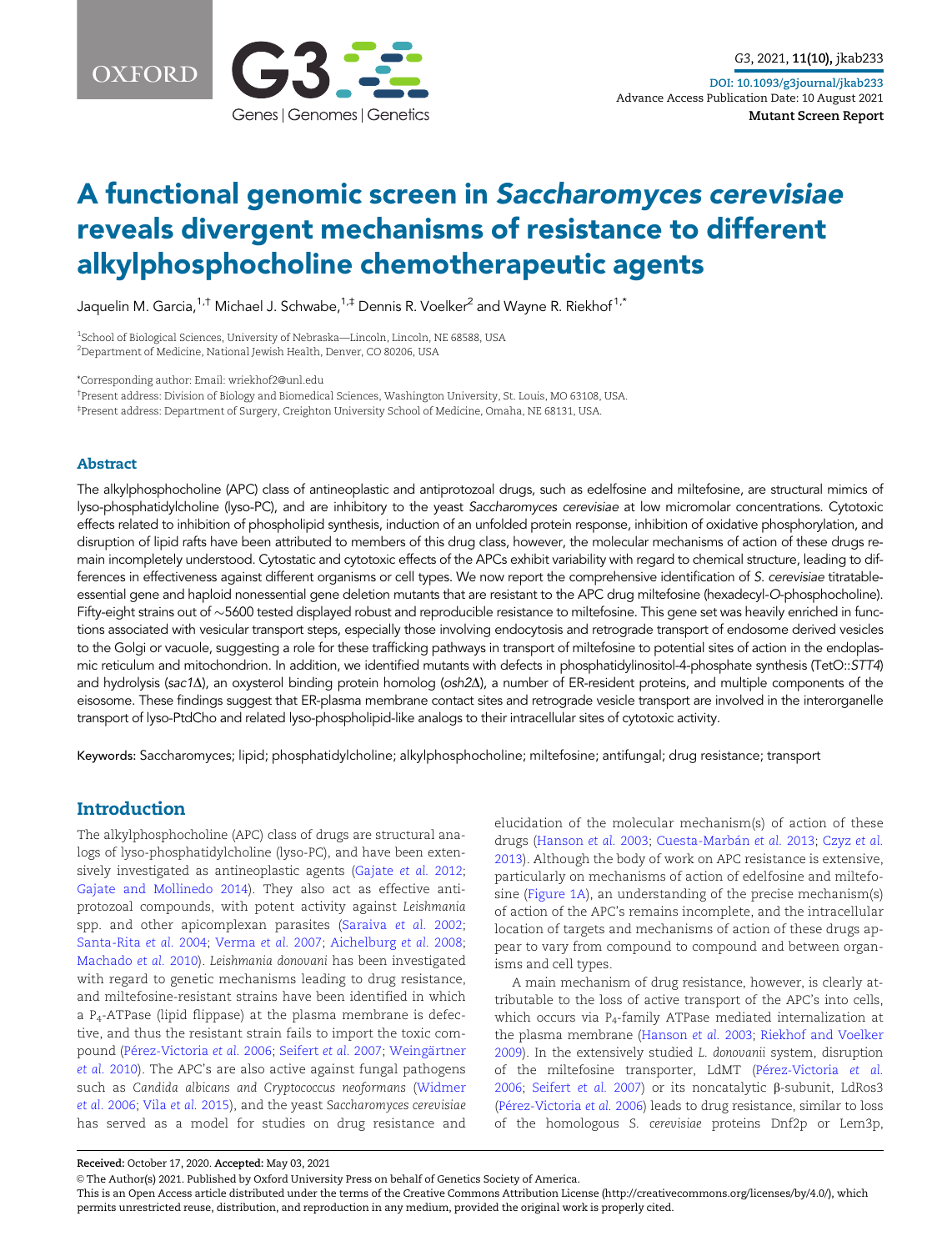<span id="page-2-0"></span>

Figure 1 Overlap between previous and current screens for APC resistance. (A) Structures of APC compounds are discussed in the text in comparison with lyso-PC.; (B) Venn diagram illustrating the limited overlap in gene sets between the current study and previous studies on edelfosine resistance.; (C) Physical and genetic interaction network of genes identified as being important for both miltefosine and edelfosine resistance, with additional network neighbors from the miltefosine-only screen described in this work.

respectively, which leads to edelfosine and miltefosine resistance in yeast [\(Hanson](#page-8-0) et al. 2003). A whole-genome nonessential gene knockout screen for edelfosine resistant and hypersensitive mutants of S. cerevisiae was reported in a pair of studies [\(Cuesta-](#page-7-0)Marbán et al. 2013; [Czyz](#page-7-0) et al. 2013). This work showed that edelfosine and miltefosine treatment causes loss of the proton efflux pump Pma1p from detergent-resistant subdomains of the plasma membrane. This leads to an apparent mislocalization of Pma1p

in APC treated cells, a corresponding defect in regulation of intracellular pH, and increased sensitivity to low extracellular pH. The edelfosine-resistant gene deletion mutant set these studies identified was enriched in genes encoding proteins with roles in endocytosis and endosomal transport, as well as in intracellular pH regulation.

We now report the comprehensive identification of miltefosine-resistant S. cerevisiae haploid deletion and titratableessential gene strains. While there is overlap with the edelfosineresistant mutant strains, we identified a substantial number of new mutant strains as miltefosine-resistant, suggesting that the mechanism(s) by which these compounds exert their cytotoxic effects are different, and that the mechanisms of fungal resistance to these drugs is not conserved across this drug class. In addition, we identified an oxysterol-binding protein homolog (Osh2p) as being necessary for miltefosine sensitivity, and suggest that its presence at membrane contact sites is necessary for efficient APC dissemination to sites of action within the cell. We further show that proper Osh2p localization is likely to be dependent on the content and localization of phosphatidylinositol-4 phosphate, as judged by mislocalization of Osh2p-GFP in  $TetO::STT4$  and sac1 $\Lambda$  strains.

## Materials and methods Strains and growth conditions

All media components were from Fisher Scientific or Sigma-Aldrich. Routine growth and screening was conducted on YPD (1% w/v yeast extract, 2% w/v peptone, 2% w/v glucose) or YPGro (2% v/v glycerol instead of glucose) solidified with 1.5% w/v agar. Miltefosine was prepared as a 10 mg/ml stock solution in water, filter sterilized, and stored in frozen aliquots until just prior to use. Doxycycline was prepared as a 10 mM stock solution in ethanol and added to media  $(10 \mu M)$  final concentration) as needed.

The MATa deletion collection, constructed in parental strain BY4742 ([Baker-Brachmann](#page-7-0) et al. 1998), and the tetracyclinerepressible essential gene collection, constructed in strain R1158 [\(Mnaimneh](#page-8-0) et al. 2004), were purchased from Invitrogen. Additional osh1 $\Delta$ , osh2 $\Delta$ , osh3 $\Delta$ , and osh1 $\Delta$  osh2 $\Delta$  osh3 $\Delta$  strains in the SEY6210 background were provided by Tim Levine (University College London.) Initial screens were conducted by thawing 96 well glycerol stock plates, mixing with a stainless steel 96-pin tool (Dan-Kar model MC-96; Fisher Scientific), and dilution into  $150 \mu$ l of sterile YPD medium in a 96-well plate. Approximately 3 µl of culture is transferred by each pin under these conditions, giving a  ${\sim}50$  fold dilution in the recipient plate. The diluted cultures were then pinned to solid YPD medium with or without 4 mg/ml (9.8 mM) miltefosine (Avanti Polar Lipids, Alabaster, AL, USA), incubated at 30 $\degree$ C for up to 7 days, and visually monitored daily for growth of miltefosine-resistant patches. Cultures from the essential doxycycline-repressible ("Tet-off") promoter collection ([Mnaimneh](#page-8-0) et al. 2004) were screened similarly, except that an additional series of plates were used for the screen, which in $cluded 10  $\mu$ g/ml doxycycline to affect repression of the essential$ library gene, as previously described ([Wishart](#page-8-0) et al. 2005).

Miltefosine-resistant strains were identified and subcultured for further studies. Resistant strains were colony-purified from patches on the uninhibited miltefosine-free YPD replica plates, and single colonies were picked and grown to saturation in YPD. A 10-fold dilution series was prepared in 96-well plates and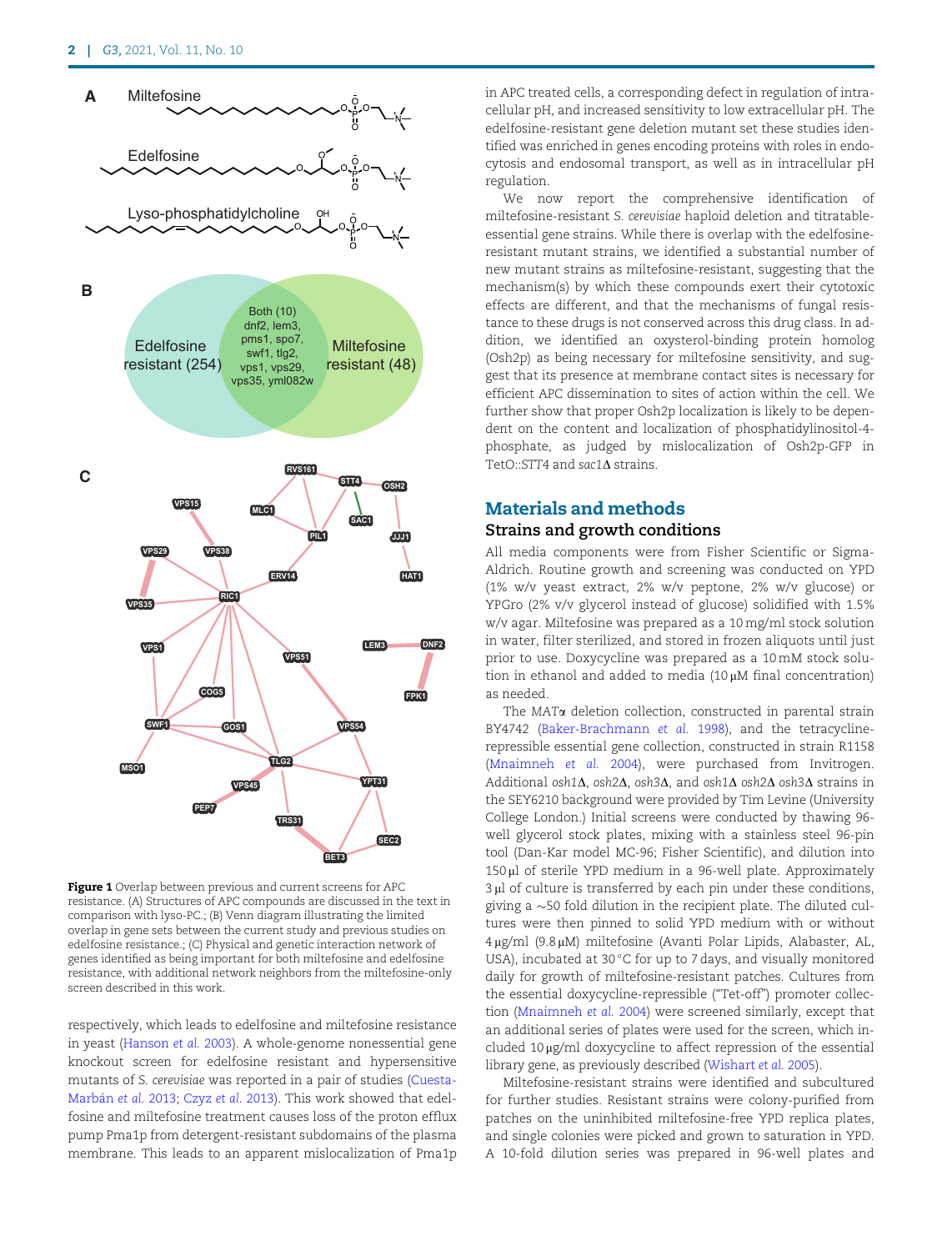pinned to YPD (4  $\mu$ g/ml miltefosine) or YPGro (1  $\mu$ g or 4  $\mu$ g/ml miltefosine) and growth assessed after 48 or 96 hours, respectively. Strains that showed reproducible miltefosine resistance were thus identified, and categorized based on degree of sensitivity with glucose or glycerol as carbon sources.

#### Bioinformatic analyses

Primary and secondary screening led to the identification of 58 genes which, when deleted or repressed, led to a reproducible miltefosine-resistant growth phenotype. Gene ontology (GO) analysis was performed with YeastMine tools available at the Saccharomyces Genome Database website ([www.yeastgenome.](http://www.yeastgenome.org) [org](http://www.yeastgenome.org)), and gene set analysis was conducted with YeastNet version 3.0 at [www.inetbio.org/yeastnet](http://www.inetbio.org/yeastnet) (Kim et al. [2014](#page-8-0)).

### Microscopy

Strain BY4742 and the isogenic sac1 $\Delta$ ::KanMX deletion strain were transformed to uracil prototrohy with plasmid pTS312, a URA3 CEN plasmid expressing a C-terminal GFP fusion of Osh2p, which was a gift of Christopher Beh (Simon Fraser University.) Cultures were grown overnight in SC -Ura and imaged on an Evos FL inverted microscope with GFP fluorescence cube.

#### Results and discussion

## Screening for miltefosine resistant strains identifies a network of 58 highly connected genes enriched in membrane and trafficking functions

[Table 1](#page-4-0) provides a list of the genes that were identified as showing reproducible resistance to  $4 \mu g/ml$  miltefosine on YPD, and that rescreened as positive after colony purification of original stocks and assessment with a fivefold serial dilution spot-test. Relevant molecular structures are shown in [Figure 1A.](#page-2-0) [Figure 2](#page-5-0) shows a typical re-screening result for a subset of 6 mutants from the haploid MAT $\alpha$  BY4742 based mutant collection. These initial results demonstrated that the miltefosine-resistance phenotype is tractable in the context of a genome-wide deletion screen conducted on solid medium. [Figure 5](#page-6-0) shows a result typical of the essential-gene Tet-off screening phenotype (TetO::STT4), in which we selected strains that showed robust growth in the presence of miltefosine when doxycycline was present (gene repressed), and weak or absent growth in its absence (gene expressed normally).

When screening mutant libraries for strains with alterations in a phenotype of interest, it is useful to assess whether the screen has identified mutants in a subset of genes with related functions, or whether the screen has identified a set of diverse genes with little in common with regard to function or localization. We approached this question by assessing the connectivity of the identified gene set with regard to systems-based epistasis screens, protein–protein interaction studies, and other measures, such as shared protein domain architectures and co-citation indices. We also analyzed the enrichment of GO terms associated with the gene set. The method of assessment of connectivity makes use of receiver operating characteristic (ROC) curve analysis ([McGary](#page-8-0) et al. 2007), in which the area under the ROC curve is assessed in relation to that expected for a randomly chosen subset of genes. The results of ROC analysis for our set of 58 genes are given in [Figure 3](#page-5-0). This approach makes use of the YeastNet v3 database (Kim et al. [2014\)](#page-8-0) to assess whether a set of genes are more connected to each other than they are to a random subset of the genome. This approach led us to discover that miltefosine resistance is a powerful selection for mutants in a subset of genes that are highly connected via genetic interactions, protein: protein interactions, and co-citation indices with one another, with a P-value of 8.3  $\times$  10<sup>-11</sup>. This means that that the chances of identifying a random set of genes with this level of connectivity are on the order of 1 in  $10^{-10}$ . As a control, we selected two random pools of 58 genes each and analyzed their connectivity by ROC analysis for the miltefosine-resistance gene set. As expected, these subsets of genes displayed no significant numbers of connections beyond that which would be expected from random chance.

A second method of gene set analysis was performed by assessing the enrichment of GO terms as a measure of relatedness, and allowed us to identify molecular components and processes that are significantly over-represented in the miltefosineresistant mutant collection. [Table 2](#page-6-0) provides a list of GO terms that are over-represented in the miltefosine-resistant gene set. As might be expected for a set of mutants with resistance to a membrane-perturbing agent, GO components and processes associated with membrane assembly, protein trafficking, and transport through the endomembrane system are highly enriched in this analysis.

#### The miltefosine resistant gene deletion set shows little overlap with a previously described edelfosine resistance screen

As noted in [Figure 1,](#page-2-0) approximately 264 deletion mutant strains were previously identified as showing some degree of edelfosine resistance (Cuesta-Marbán et al. 2013; [Czyz](#page-7-0) et al. 2013). Our current study identified 58 mutants showing resistance to miltefosine, and of those, only 10 mutants were shared between the edelfosine and miltefosine resistance sets, although this may be a slight underestimate given that the edelfosine resistance screen did not encompass the essential gene titratable-promoter collection. [Figure 1C](#page-2-0) shows a composite genetic and physical interaction map of edelfosine-miltefosine resistant shared genes and their directly interacting partners in the miltefosine resistance set, and identifies the t-SNARE TLG2 as a key hub in the interaction diagram for the shared edelfosine-miltefosine resistant gene set.

A tlg2 $\Delta$  strain was identified along with dnf2 $\Delta$ , lem3 $\Delta$ , and other components of endosome-plasma membrane recycling in a screen for strains resistant to the lantibiotic peptide Ro 09- 0198 ([Takagi](#page-8-0) et al. 2012). This work also showed that an EGFPtagged Dnf2p reporter was mislocalized in the tlq2 $\Delta$  background, suggesting that the Ro-0198 sensitive phenotype of  $tlq2\Delta$  is due to mislocalization of Dnf2p from the plasma membrane to endosomes. Disruption or mislocalization of this lipid flippase would thus result in the accumulation of phosphatidylethanolamine on the outer leaflet of the plasma membrane, which is the ligand for this cytolytic peptide. Taken together with our results, this suggests that localization and proper function of the Dnf2p-Lem3p complex is dependent on Tlg2p and a small cadre of proteins to which it is functionally linked, and that the genes in the intersection of the Venn diagram of [Figure](#page-2-0) [1B](#page-2-0) and in the interaction diagram of [Figure 1C](#page-2-0) encompass the core components necessary for flippase function, activity, and localization at the plasma membrane. We thus propose that while the core components of lysophospholipid uptake (the flippase core components and factors regulating its proper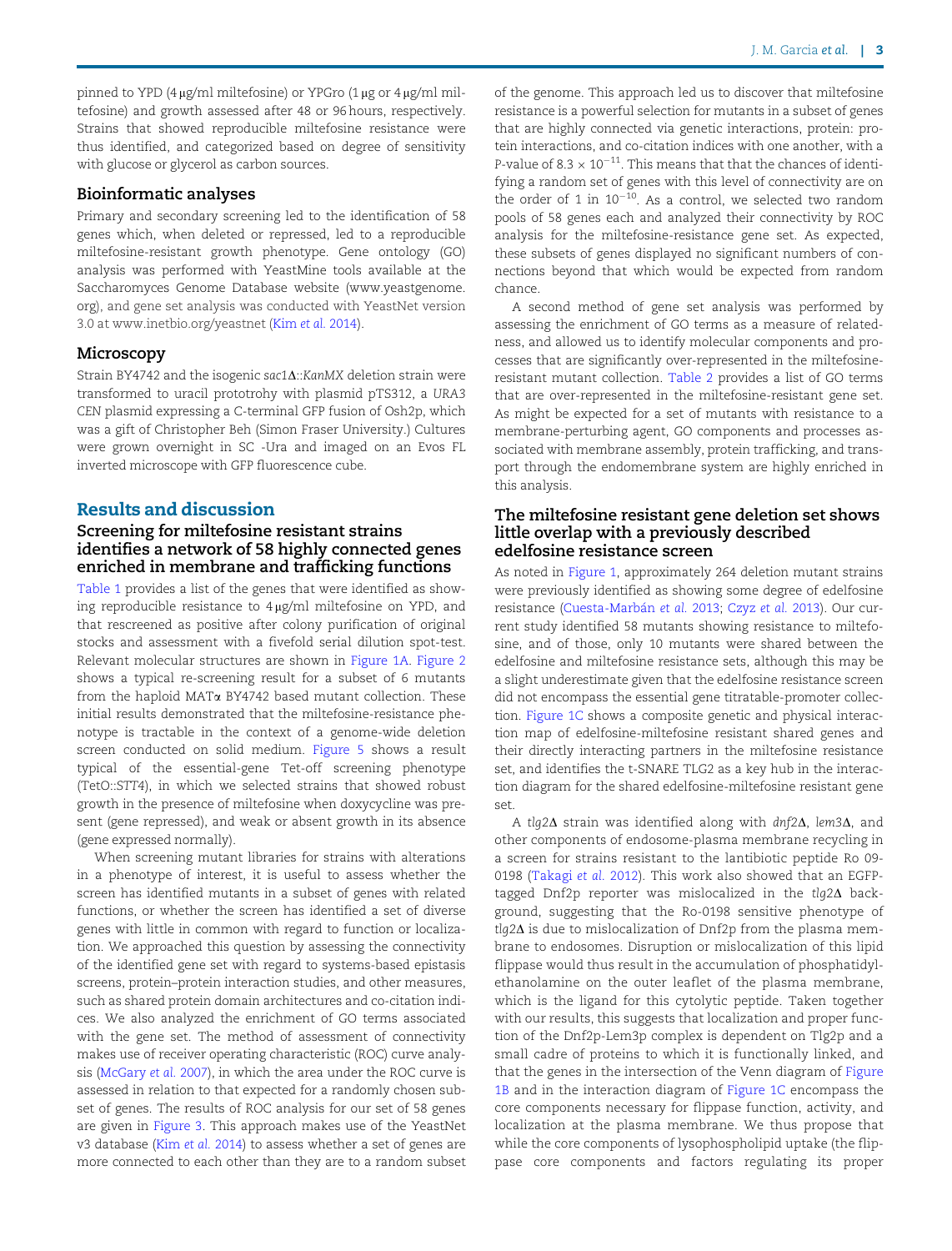#### <span id="page-4-0"></span>Table 1 List of genes identified in the miltefosine-resistance screen

| Gene ID        | Name             | Previous ID | Description                                            |
|----------------|------------------|-------------|--------------------------------------------------------|
| YAL009W        | SPO7             | Yes         | Subunit of Nem1p-Spo7p phosphatase holoenzyme          |
| YAL039C        | CYC3             | No          | Cytochrome c heme lyase                                |
| YBR097W        | VPS15            | No          | Protein kinase involved in vacuolar protein sorting    |
| YBR184W        |                  | No          | Putative protein of unknown function                   |
| YCR009C        | RVS161           | No          | Amphiphysin-like lipid raft protein                    |
| YCR067C        | SED4             | No          | ER-protein that stimulates Sar1p GTPase activity       |
| YDL019C        | OSH <sub>2</sub> | No          | Oxysterol-binding protein homolog family member        |
| YDR027C        | VPS54            | No          | Golgi-associated retrograde protein complex            |
| YDR028C        | REG1             | No          | Subunit of type 1 protein phosphatase Glc7p            |
| YDR093W        | DNF <sub>2</sub> | Yes         | Aminophospholipid translocase (flippase)               |
| YDR095C        |                  | No          | Dubious ORF overlapping DNF2                           |
| YDR097C        | MSH6             | No          | Required for mismatch repair in mitosis and meiosis    |
| YDR126W        | SWF1             | Yes         | Palmitoyltransferase of SNARE proteins                 |
| YDR323C        | PEP7             | No          | Vesicle-mediated vacuolar protein sorting              |
| YDR472W        | TRS31            | No          | Transport protein particle (TRAPP) I-III               |
| YER031C        | YPT31            |             |                                                        |
|                |                  | No          | Rab family GTPase                                      |
| YFL047W        | RGD <sub>2</sub> | No          | GTPase-activating protein for Cdc42p and Rho5p         |
| YGL012W        | ERG4             | No          | C-24(28) sterol reductase                              |
| YGL054C        | ERV14            | No          | COPII-coated vesicle protein                           |
| YGL095C        | VPS45            | No          | Protein of the Sec1p/Munc-18 family                    |
| YGL106W        | MLC1             | No          | Essential light chain for Myo1p                        |
| <b>YGL158W</b> | RCK1             | No          | Protein kinase involved in oxidative stress response   |
| YGR086C        | PIL1             | No          | Eisosome core component                                |
| YGR141W        | VPS62            | No          | Vacuolar protein sorting (VPS) protein                 |
| YHL028W        | WSC4             | No          | Endoplasmic reticulum (ER) membrane protein            |
| YHL031C        | GOS1             | No          | v-SNARE protein involved in Golgi transport            |
| YHR012W        | VPS29            | Yes         | Subunit of retromer complex                            |
| YHR108W        | GGA2             | No          | Regulates Arf1p, Arf2p to facilitate Golgi trafficking |
| YJL154C        | VPS35            | Yes         | Endosomal subunit of retromer complex                  |
| YKL212W        | SAC1             | No          | PtdIns-4-phosphate phosphatase                         |
| YKR001C        | VPS1             | Yes         | Dynamin-like GTPase required for vacuolar sorting      |
| YKR019C        | IRS4             | No          | EH domain-containing protein                           |
| YKR020W        | VPS51            | No          | Golgi-associated retrograde protein complex            |
| YKR068C        | BET3             | No          | Transport protein particle (TRAPP) complexes I-III     |
| YLR039C        | RIC1             | No          | Retrograde transport to the cis-Golgi network          |
| YLR082C        | SRL <sub>2</sub> | No          | Protein of unknown function                            |
| YLR093C        | NYV1             | No          | v-SNARE component of vacuolar membrane                 |
| YLR305C        | STT4             | No          | Phosphatidylinositol-4-kinase                          |
| YLR360W        | VPS38            | No          | Vps34p phosphatidylinositol-3-kinase complex           |
| YML052W        | SUR7             | No          | Plasma membrane component of eisosomes                 |
| YML082W        |                  | Yes         | Protein of unknown function                            |
| YMR032W        | HOF1             | No          | Regulates actin cytoskeleton organization              |
| YNL051W        | COG5             | No          | Conserved oligomeric Golgi complex subunit             |
| YNL058C        |                  | No          | Putative protein of unknown function                   |
| YNL082W        | PMS1             | Yes         | ATP-binding protein required for mismatch repair       |
| YNL227C        | JJJ1             | No          | Stimulates the ATPase activity of Ssa1p                |
| YNL272C        | SEC <sub>2</sub> | No          | Guanyl-exchange factor for small G-protein Sec4p       |
| YNL323W        | LEM3             | Yes         | Beta-subunit of Lem3p flippase                         |
| YNR047W        | FPK1             | No          | Ser/Thr protein kinase activating Dnf2p                |
| YNR049C        | MSO1             | No          | Lipid-interacting protein in SNARE assembly            |
| YOL018C        | TLG2             | Yes         | Syntaxin-like t-SNARE                                  |
| <b>YOL107W</b> |                  | No          | Putative protein of unknown function                   |
|                |                  | No          |                                                        |
| YOR311C        | DGK1             |             | Diacylglycerol kinase                                  |
| YPL001W        | HAT1             | No          | Hat1p-Hat2p histone acetyltransferase complex          |
| YPL028W        | ERG10            | No          | Acetyl-CoA C-acetyltransferase                         |
| YPR089W        |                  | No          | Protein of unknown function                            |
| YPR117W        |                  | No          | Putative protein of unknown function                   |
| YPR151C        | SUE1             | No          | Degradation of unstable forms of cytochrome c          |

Genes are listed in order of chromosomal position as noted from the standard SGD identifier, with gene name (if available), assessment of whether the mutant had previously been identified as resistant to edelfosine or miltefosine, and a description of the gene product.

localization and function) are broadly conserved as determinants of APC sensitivity, individual members of this drug class exert their cytotoxic effects by interacting with multiple and variable intracellular targets after their import via the flippase.

## Disruption of phosphatidylinositol-4-phosphate homeostasis and the oxysterol-binding protein homolog Osh2p alters miltefosine sensitivity

The proteins disrupted in a subset of functionally related miltefosine-resistant mutants (osh2 $\Delta$ , sac1 $\Delta$ , and TetO::STT4) are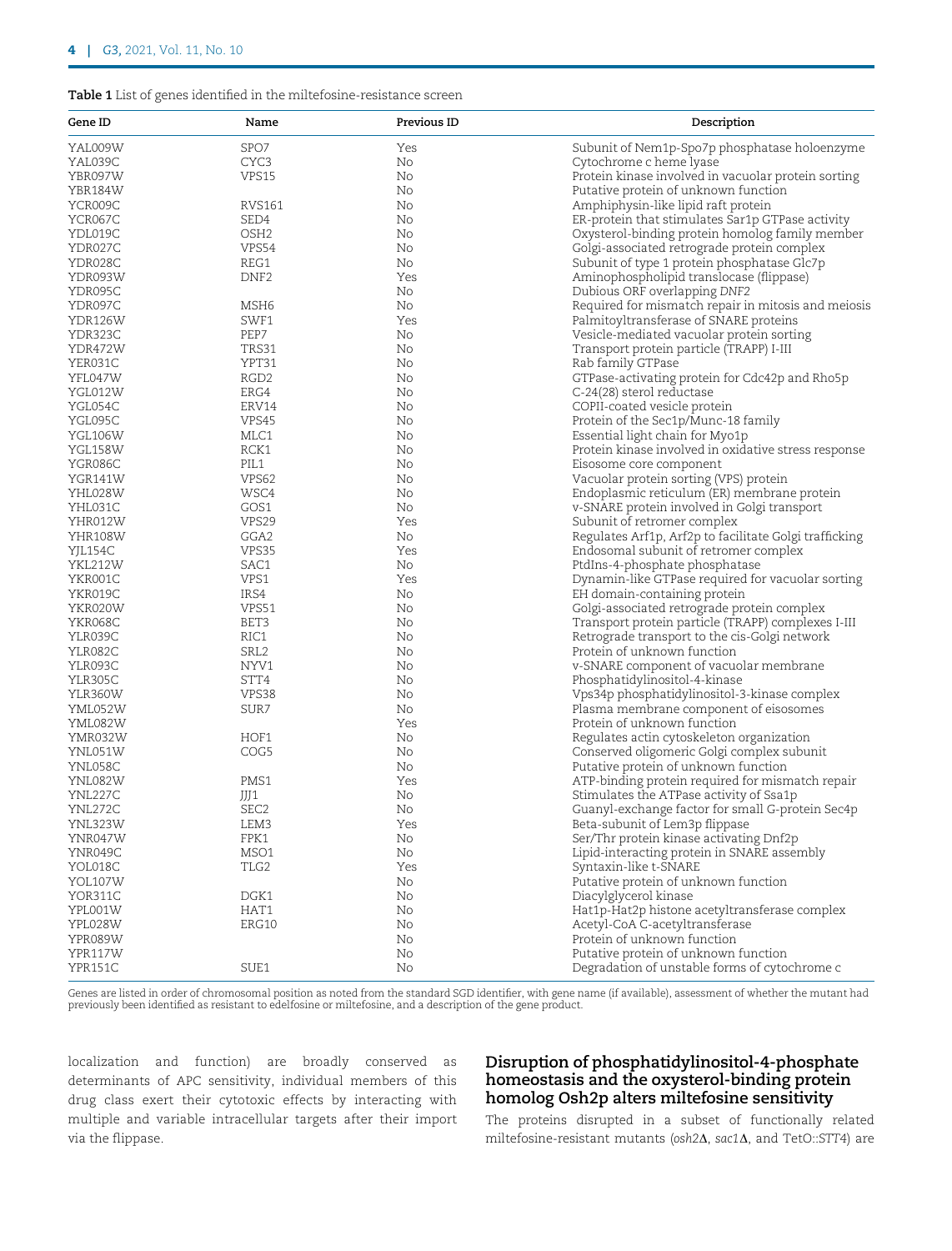<span id="page-5-0"></span>

Figure 2 Miltefosine-resistance phenotypes. Primary screening led to the identification of strains with a range of resistance phenotypes. Strains were grown overnight in YPD and a fivefold serial dilution series was prepared and pinned to solid YPD agar with (4 mg/ml Mil) or without (control) miltefosine. Plates were photographed after 3 days. The densest spots correspond to the 1:25 dilution, and the lightest corresponds to 1:3125 dilution. A range of phenotypes from weakly (fpk1D) to modestly (coq5 $\Delta$ ) to strongly (dnf2 $\Delta$  and vps38 $\Delta$ ) resistant are noted.



Figure 3 Receiver-operating characteristic curve analysis. The gene set of reproducibly miltefosine resistant mutants was analyzed with gene-set enrichment analysis tools from the YeastNet v3 package at [https://www.](https://www.inetbio.org/yeastnet/as) [inetbio.org/yeastnet/as](https://www.inetbio.org/yeastnet/as) described in the text. Two sets of randomly selected genes were analyzed for comparison, and the miltefosineresistant gene set was found to identify genes that were significantly connected to each other via protein: protein interactions, genetic epistasis, shared domain architectures, and co-citation indices with an E-value of less than  $1 \times 10^{-10}$ 

involved in the function and localization of the oxysterol binding protein homolog Osh2p. Osh2p contains an oxysterol-binding domain at its C-terminus as well as several protein–protein and protein: lipid interaction motifs at its N-terminus. These interaction motifs include Anykyrin-repeats which are likely to interact with other, currently unidentified, proteins (Beh [et al.](#page-7-0) 2001), a



Figure 4 Oxysterol binding protein homologs are necessary for wild-type miltefosine sensitivity. An osh $2\Delta$  strain was identified in the primary screen conducted in the BY4742 background. To confirm the role of Osh2p and its orthologs Osh1p and Osh3p and determine whether there were background-specific differences in sensitivity, we assessed the growth of strain SEY6210 and isogenic osh1 $\Delta$ , osh2 $\Delta$ , osh2 $\Delta$ , and the triple mutant. Overnight cultures were subjected to fivefold serial dilution and pinned to solid media as described in the text.

Pleckstrin-homology (PH) domain that interacts with PtdIns-4-P ([Roy and Levine 2004](#page-8-0)), and a "two phenylalanines in an acidic tract" (FFAT) motif which interacts with the ER resident proteins Scs2p and Scs22p ([Loewen](#page-8-0) et al. 2003; [Kaiser](#page-8-0) et al. 2005; [Loewen](#page-8-0) [and Levine 2005](#page-8-0))

The phosphatidylinositol (PtdIns) 4-kinase Stt4p ([Yoshida](#page-8-0) et al. [1994;](#page-8-0) [Cutler](#page-7-0) et al. 1997) generates PtdIns-4-P at the plasma membrane (Foti et al. [2001;](#page-8-0) [Baird](#page-7-0) et al. 2008), and is involved in actin polymerization and endocytosis, as well as in transport of PtdSer from the ER to the site of Psd2p ([Trotter](#page-8-0) et al. 1998). The pool of PtdIns-4-P generated by Stt4p is degraded by the phosphoinositide phosphatase Sac1p (Foti [et al.](#page-8-0) 2001), which has additional functions in lipid trafficking and metabolism (Guo [et al.](#page-8-0) 1999; [Rivas](#page-8-0) et al. 1999; [Hughes](#page-8-0) et al. 2000; [Tahirovic](#page-8-0) et al. 2005; [Riekhof](#page-8-0) [et al.](#page-8-0) 2014; [Tani and Kuge 2014](#page-8-0)). The strains sac1 $\Delta$ , osh2 $\Delta$ , and TetO::STT4 were all identified as miltefosine resistant (Figures 4 and [5\)](#page-6-0), suggesting that the PtdIns-4-P cycle governed by Stt4p and Sac1p might be involved in the proper localization of Osh2p, and that mislocalization of Osh2p might lead to a defect in miltefosine uptake and distribution to intracellular targets. This idea was tested by expressing a GFP-tagged form of Osh2p in a wildtype and sac1 $\Delta$  background. As shown in [Figure 6,](#page-7-0) Osh2p in the wild type is localized in a punctate pattern at the cell periphery, while in the sac1 $\Delta$  mutant Osh2p is localized to intracellular structures and absent from the cell periphery.

#### Summary

Previous studies in S. cerevisiae (Cuesta-Marbán et al. 2013; [Czyz](#page-7-0) et al. [2013\)](#page-7-0) have identified a subset of genes that, when deleted, confer resistance to the APC analog edelfosine. While members of this drug class share superficial similarities to lysophosphatidylcholine in their structures, it has remained an open question as to the degree of overlap in their mechanisms of action. Our current work identifies the plasma membrane flippase Dnf2p and factors required for its correct localization and function as being shared between edelfosine, miltefosine, and likely other members of this drug class with regard to the specific and active transport of the compounds into the cell. However, unlike the edelfosine studies, we did not identify factors that regulate intracellular pH or alter the function of the plasma membrane proton pump Pma1p as having a role in altered miltefosine sensitivity. We did however identify a new subset of genes as determinants of wild-type miltefosine sensitivity, and chose to assess the roles of the PtdIns-4-P cycle and Osh2 localization in more detail. One interpretation of this data is that after the initial "flip" across the plasma membrane by Dnf2p/Lem3, miltefosine is transported to one or more sites of cytotoxic activity by nonvesicular transport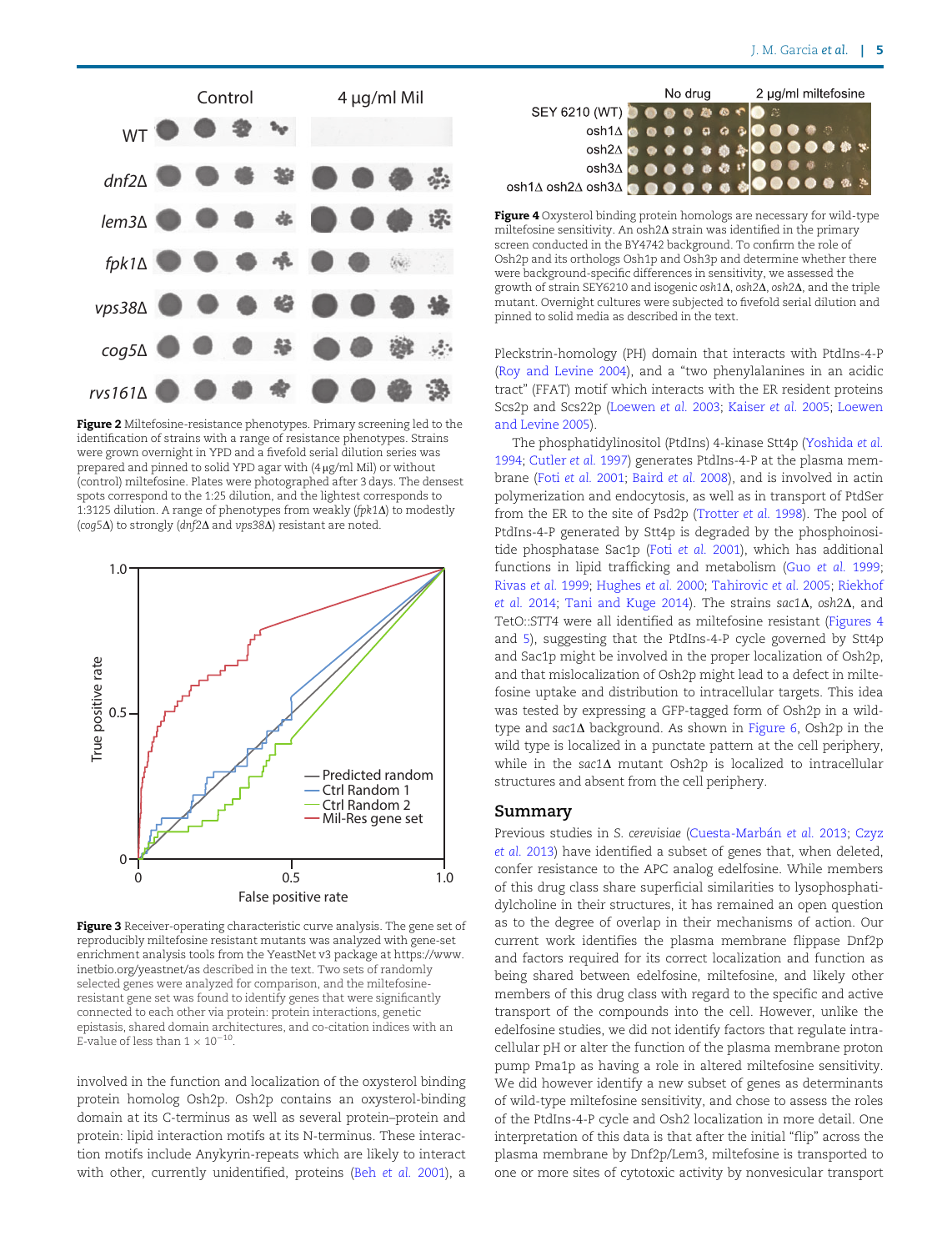<span id="page-6-0"></span>

Figure 5 The phosphatidylinositol-4-kinase/phosphatase cycle is a determinant of miltefosine sensitivity. The essential gene STT4, encoding the major PtdIns-4-kinase isoform in yeast, was identified in the essential-titratable gene collection. Inhibition of STT4 expression by including doxycycline in the growth media (10 µM) led to mitefosine resistance (4 µg/ml) The PtdIns-4-P phosphatase Sac1p, was also identified, and a sac1 $\Delta$  strain was included in this series, and lem3A was included as a previously characterized miltefosine resistant positive control. Fivefold serial dilutions were prepared and pinned to solid media as described in the text.

#### Table 2 Gene-ontology term enrichment

| GO identifier | GO component (C) or process (P)             | Total for term | Identified     | Fold enrichment | P-value   |
|---------------|---------------------------------------------|----------------|----------------|-----------------|-----------|
| GO: 0005794   | C: Golgi apparatus                          | 214            | 17             | 8.2             | 6.92E-12  |
| GO: 0000139   | C: Golgi membrane                           | 121            | 10             | 8.5             | 1.77E-07  |
| GO: 0031201   | C: SNARE complex                            | 25             | 5              | 20.7            | 3.26E-06  |
| GO: 0005768   | $C:$ endosome                               | 114            | 8              | 7.2             | 1.16E-05  |
| GO: 0016020   | $C:$ membrane                               | 1718           | 31             | 1.9             | 5.54E-05  |
| GO: 0010008   | C: endosome membrane                        | 59             | 5              | 8.8             | 0.0002392 |
| GO: 0000938   | C: GARP complex                             | 4              | $\overline{2}$ | 51.6            | 0.0005458 |
| GO: 0034272   | C: phosphatidylinositol 3-kinase complex II | 4              | $\mathbf{2}$   | 51.6            | 0.0005458 |
| GO: 0030906   | C: retromer complex, inner shell            | 4              | $\overline{2}$ | 51.6            | 0.0005458 |
| GO: 0030904   | C: retromer complex                         | 5              | $\overline{2}$ | 41.3            | 0.0009041 |
| GO: 0006810   | P: transport                                | 793            | 22             | 2.9             | 1.74E-06  |
| GO: 0015031   | P: protein transport                        | 389            | 17             | 4.5             | 7.43E-08  |
| GO: 0016192   | P: vesicle-mediated transport               | 140            | 10             | 7.4             | 6.98E-07  |
| GO: 0006897   | P: endocytosis                              | 88             | 8              | 9.4             | 1.64E-06  |
| GO: 0006896   | P: Golgi to vacuole transport               | 24             | 5              | 21.5            | 2.63E-06  |
| GO: 0006623   | P: protein targeting to vacuole             | 48             | 5              | 10.8            | 8.87E-05  |
| GO: 0042147   | P: retrograde transport, endosome to Golgi  | 19             | 5              | 27.2            | 7.46E-07  |
| GO: 0006914   | P: autophagy                                | 51             | 4              | 8.1             | 0.001407  |
| GO: 0032258   | P: CVT pathway                              | 38             | 4              | 10.9            | 0.0004564 |
| GO: 0006906   | P: vesicle fusion                           | 20             | 4              | 20.7            | 3.41E-05  |
| GO: 0006895   | P: Golgi to endosome transport              | 14             | 3              | 22.1            | 0.0002905 |
| GO: 0006869   | P: lipid transport                          | 21             | 3              | 14.8            | 0.001012  |
| GO: 0045053   | P: protein retention in Golgi apparatus     | 11             | 3              | 28.2            | 0.0001344 |
| GO: 0000011   | P: vacuole inheritance                      | 18             | 3              | 17.2            | 0.0006335 |
| GO: 0006904   | P: vesicle docking involved in exocytosis   | 10             | 3              | 31.0            | 9.84E-05  |
| GO: 0048017   | P: inositol lipid-mediated signaling        | 5              | $\overline{2}$ | 41.3            | 0.0009041 |
| GO: 0060988   | P: lipid tube assembly                      | 3              | $\overline{2}$ | 68.9            | 0.0002746 |

Genes identified in the mutant screen were analyzed with GO-based gene-set enrichment analysis tools available at [www.yeastgenome.org](http://www.yeastgenome.org). P-values were calculated based on the hypergeometric test, and GO terms with  $P < 0.005$  are included in the table.

routes that are dependent on the proper localization of the oxysterol-binding protein homolog Osh2p. Future work on this and other clusters of genes identified in this screen will provide additional insight into the mechanism(s) of action of miltefosine and other members of the APC drug class.

## Data availability

All data and materials, including strains and plasmids, described in this work are freely available upon request.

## Acknowledgments

The authors thank Christopher Beh (Simon Fraser University, Vancouver, BC, Canada) and Tim Levine (University College London, London, UK) for providing yeast strains and plasmids as noted in the text.

## Funding

This work was supported by UNL Undergraduate Creative Activities and Research Enhancement (UNL-UCARE) and Ronald E. McNair Scholars program fellowships (to J.E.G.); National Science Foundation grant EPS-1004094 (to W.R.R.) and an Institutional Research Grant from the Fred and Pamela Buffett Cancer Center and the American Cancer Society (to W.R.R.).

## Author contributions

J.E.G. acquired funding, performed research, assisted with study design, performed data analysis, prepared figures, and provided feedback on the manuscript draft; M.J.S performed research, assisted with data analysis, and provided feedback on the manuscript draft; D.R.V. provided space and assistance for generating the conceptual framework that led to this study, and provided feedback on early stages of study design and on the manuscript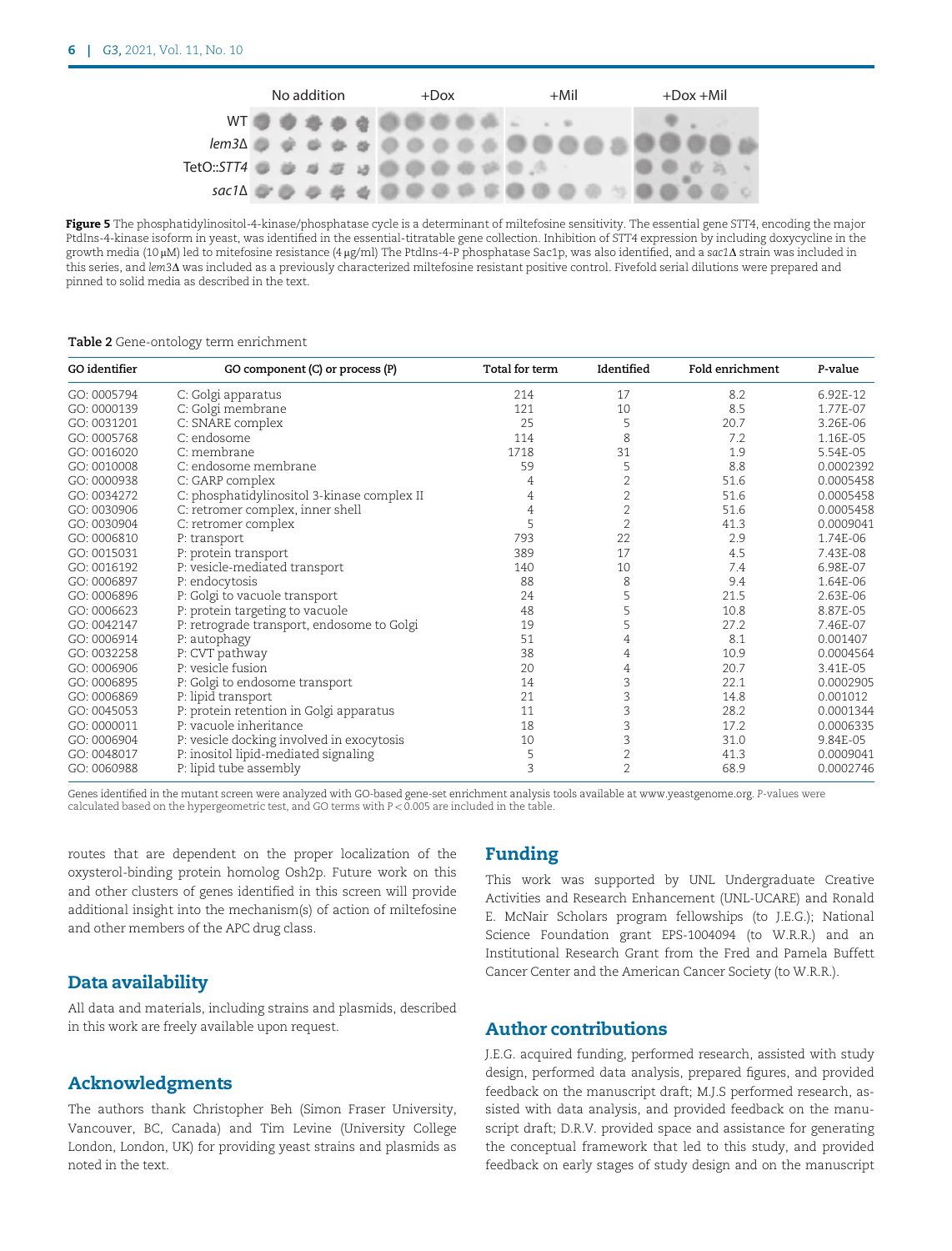<span id="page-7-0"></span>

Figure 6 Osh2p is mislocalized in a sac1A mutant background. Osh2-GFP expressed from a URA3 CEN plasmid under its native promoter was introduced into the BY4742 wild-type and isogenic sac1 $\Delta$  mutant strains. Strains were grown in SC-Ura media overnight and images were acquired on an Evos-Fl inverted microscope with a GFP light cube using a  $100 \times$  oil-immersion objective.

draft; W.R.R. designed the study, acquired funding, performed and directed research, and wrote the manuscript.

## Conflicts of interest

None declared.

## Literature cited

- Aichelburg AC, Walochnik J, Assadian O, Prosch H, Steuer A, et al. 2008. Successful treatment of disseminated Acanthamoeba sp. infection with miltefosine. Emerg Infect Dis. 14:1743–1746.
- Baird D, Stefan C, Audhya A, Weys S, Emr SD. 2008. Assembly of the PtdIns 4-kinase Stt4 complex at the plasma membrane requires Ypp1 and Efr3. J Cell Biol. 183:1061–1074.
- Baker-Brachmann C, Davies A, Cost GJ, Caputo E, Li J, et al. 1998. Designer deletion strains derived from Saccharomyces cerevisiae. Yeast. 14:115–132.
- Beh CT, Cool L, Phillips J, Rine J, Adams A, et al. 2001. Overlapping functions of the yeast oxysterol-binding protein homologues. Genetics. 157:1117–1140.
- Cuesta-Marbán Á, Botet J, Czyz O, Cacharro LM, Gajate C, et al. 2013. Drug uptake, lipid rafts, and vesicle trafficking modulate resistance to an anticancer lysophosphatidylcholine analogue in yeast. J Biol Chem. 288:8405–8418.
- Cutler NS, Heitman J, Cardenas ME. 1997. STT4 is an essential phosphatidylinositol 4-kinase that is a target of wortmannin in Saccharomyces cerevisiae. J Biol Chem. 272:27671–27677.
- Czyz O, Bitew T, Cuesta-Marbán A, McMaster CR, Mollinedo F, et al. 2013. Alteration of plasma membrane organization by an anticancer lysophosphatidylcholine analogue induces intracellular